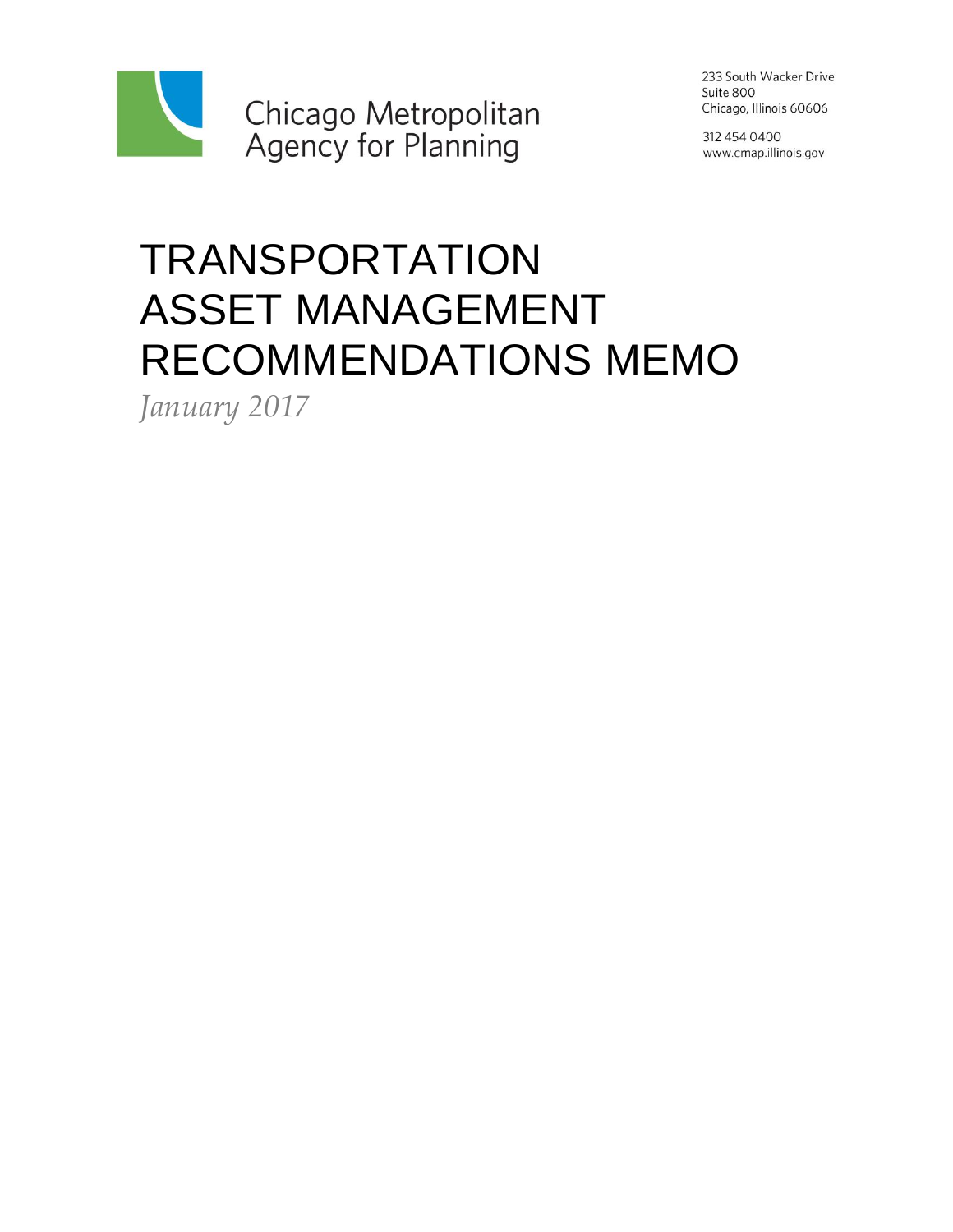

233 South Wacker Drive Suite 800 Chicago, Illinois 60606

312 454 0400 www.cmap.illinois.gov

# **MEMORANDUM**

| To:   | <b>Transportation Committee</b>                            |
|-------|------------------------------------------------------------|
| From: | CMAP staff                                                 |
| Date: | January 12, 2017                                           |
| Re:   | ON TO 2050 Transportation Asset Management Recommendations |

Transportation Asset Management (TAM) is a process to minimize the life-cycle asset costs necessary to attain performance goals. TAM was identified early in the ON TO 2050 process as a mechanism to strategically invest in transportation, consistent with CMAP's broad goals. During the development of ON TO 2050, staff investigated TAM to determine its applicability to transportation planning in the CMAP region. This memo summarizes that work and lays out recommended actions for ON TO 2050 implementation.

Implementation of TAM is already under way. The Moving Ahead for Progress in the 21st Century (MAP-21) transportation bill, passed in 2012, instituted TAM requirements for state departments of transportation (for the National Highway System, regardless of jurisdiction) and transit agencies. MAP-21 strategically integrates TAM into a performance management framework. In addition, local agencies have been increasingly adopting TAM, particularly for pavement management. CMAP found, in its 2016 *Municipal Plans, Programs, and Operations Survey,* that 46% of municipalities have implemented pavement management systems, though the measures, processes, and program decision criteria vary substantially from one municipality to the next. So ON TO 2050's role in TAM will be supportive and complementary of existing efforts. ON TO 2050 will recommend expansion of TAM in the region.

#### **Earlier Work.**

In support of developing asset management recommendations, CMAP has prepared the following materials:

- *Municipal surveys.* CMAP included questions regarding pavement management systems in the 2012 and 2016 municipal surveys.
- *[Setting Pavement Condition Targets.](http://www.cmap.illinois.gov/documents/10180/489731/pavement_forum_notes_v2.pdf)* Planning Information Forum Meeting Notes. September, 2015.
- [Asset Management Strategy Paper: Introduction.](http://www.cmap.illinois.gov/documents/10180/520073/TC_memo_AssetManagement_20160304_final.pdf) **Memo to Transportation Committee.** March, 2016.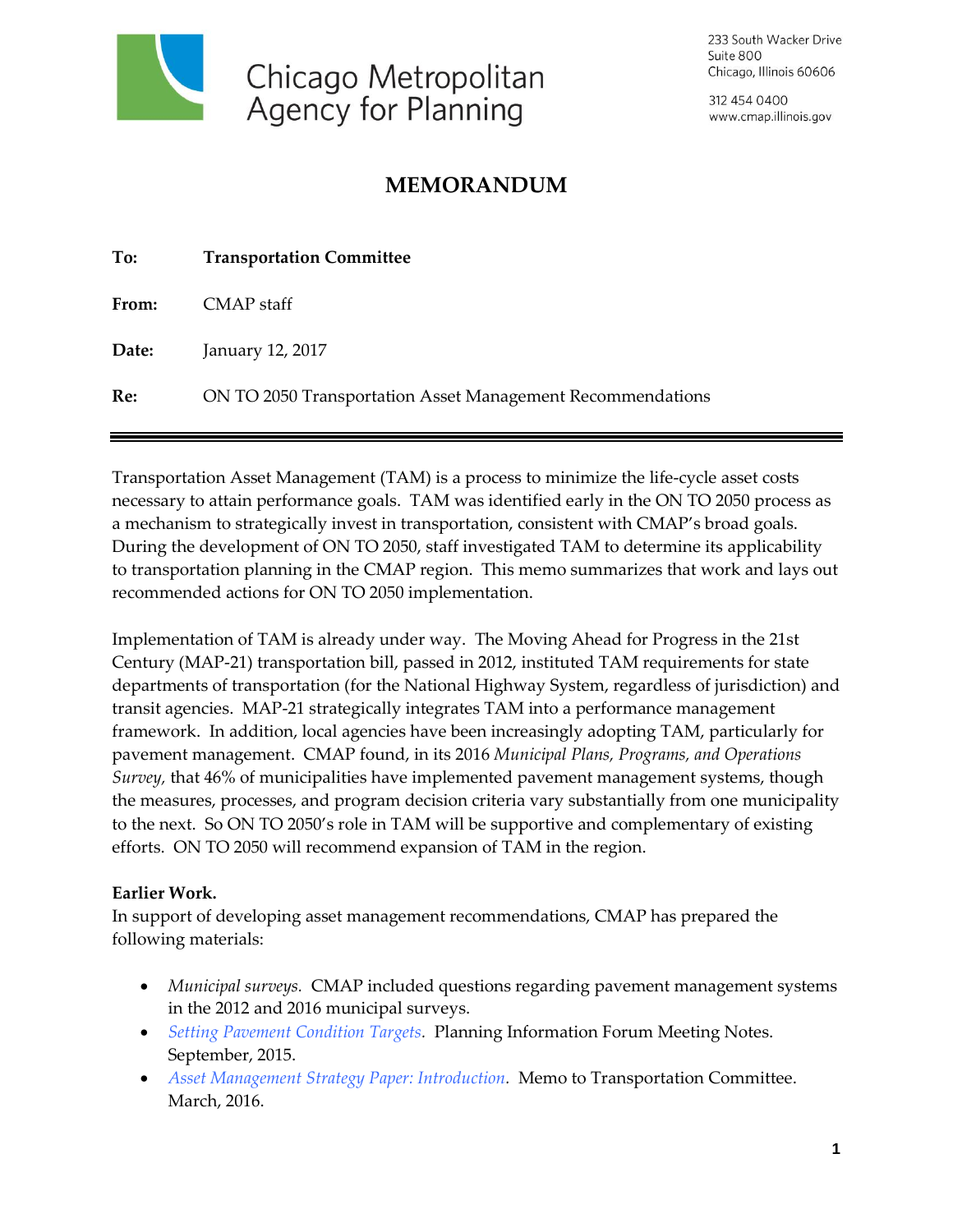- *[State of Practice, Policy Options, and MPO Role](http://www.cmap.illinois.gov/documents/10180/595578/TC_memo2_AssetManagement_20161111.pdf)*. Memo to Transportation Committee. November, 2016
- *[Transportation Asset Management: Update on Final Federal Rulemaking.](http://www.cmap.illinois.gov/documents/10180/595578/TC_memo3_AssetManagementFinalFederalRules_20161111.pdf)* Memo to Transportation Committee. November, 2016.
- *[Performance Measures and Target-Setting.](http://www.cmap.illinois.gov/documents/10180/622499/TC+memo+targets+and+performance+measures+Mar+2017Final.pdf)* Memo to Transportation Committee. March, 2017.
- *[Pavement Data Collection and Pilot Pavement Management Program for Northeastern Illinois.](http://www.cmap.illinois.gov/documents/10180/78172/RFI+177+Pavement+Management+System+Pilot.pdf)*  Request for Informational Presentation. August, 2017.

In addition, CMAP staff has been meeting with county engineers and sub-regional Councils of Mayors to discuss pavement management activities.

## **Summary of Findings**

1

Transportation asset management can make scarce transportation dollars go further. In particular, when applied to pavement management systems, asset management principles can economize investments. Given the widespread need for efficiencies in pavement management, and given the extensive literature supporting pavement management, focusing regional TAM activities on pavement management presents an opportunity. The "right treatment, to the right pavement, at the right time" can extend the useful life of pavements and improve condition ratings.<sup>1</sup>

MAP-21 and FAST Act regulations will require the development of TAM plans for IDOT and the transit agencies. These TAM plans will be integrated with established performance measures and adopted targets. There are extensive rules guiding the development of these plans, so regional involvement in these plans will be supportive, but not central. On the other hand, CMAP may play a more crucial role for developing new TAM plans and improving existing TAM plans among local communities to extend state-of-the-art asset management to more communities.

TAM plans have been used effectively by some local agencies for multiple needs. For example, deployment of pavement management systems have been used to economize overall pavement management expenditures. But pavement management plans have also provided convincing arguments to decision makers of the need to devote more funding to pavement maintenance to prevent long-term declines in pavement conditions.

Asset management principles are broadly supported in the transportation community. Nevertheless, issues remain. First, pavement management systems have not been developed for all communities. Approximately half of municipalities in the CMAP region have pavement management systems. Additional economies can be gained by extending pavement management processes to more communities.

Second, among communities with pavement management systems, the systems may not be utilized to their full potential. While the state state-of-the-practice is to use benefit-cost analysis to minimize life-cycle costs to achieve desired pavement performance targets, many

<sup>1</sup> IDOT. Bureau of Design and Environment Manual. Chapter 52. Pavement Preservation.